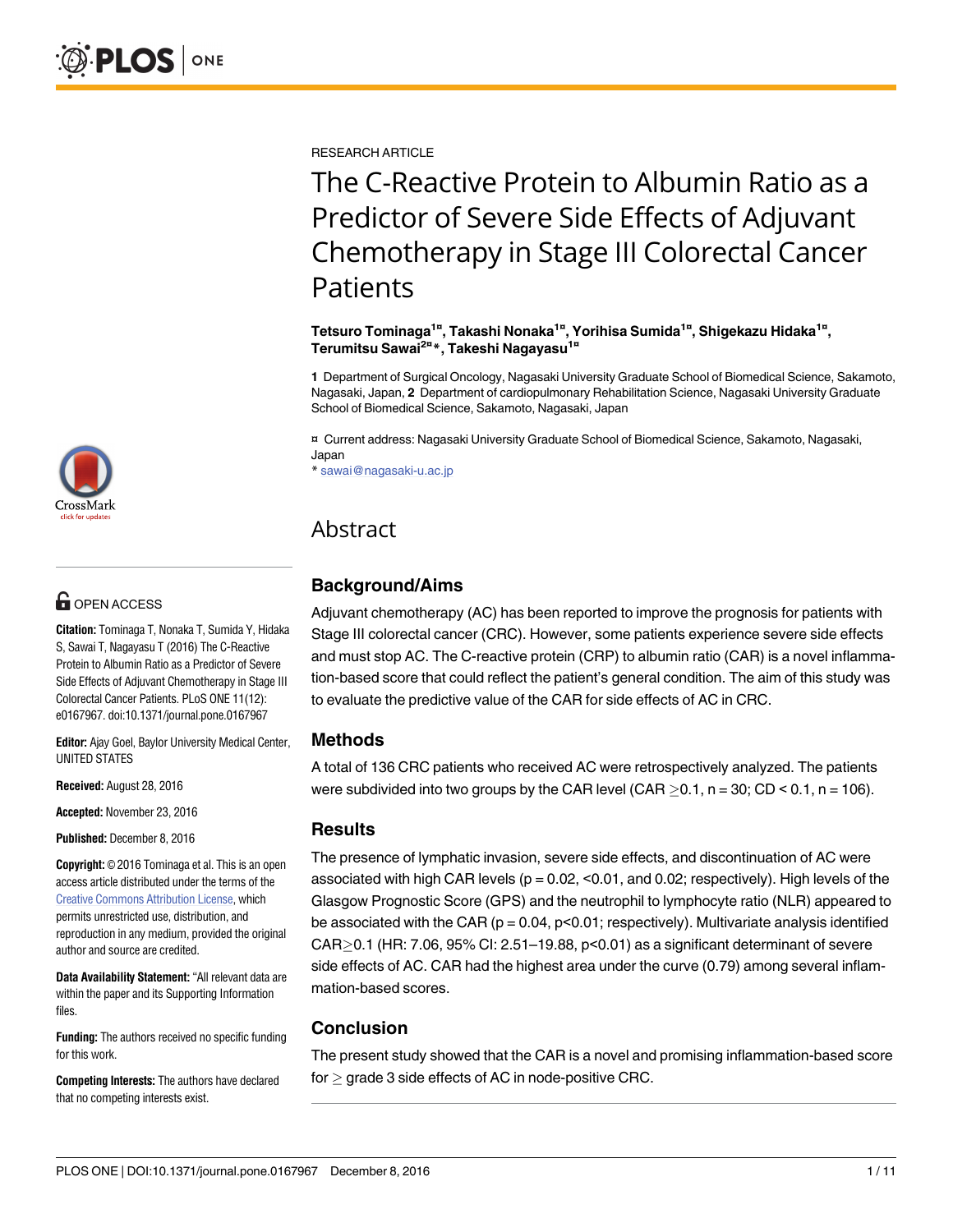### <span id="page-1-0"></span>**Introduction**

In the seventh TNM classification, colorectal cancer with lymph node metastasis is defined as Stage III disease [\[1\]](#page-8-0). It is reported that about 50% of patients with Stage III cancer have recurrent disease, such as local recurrence and distant metastasis, and a five-year-survival rate of 68–77% [\[2](#page-8-0), [3](#page-8-0)]. It has been reported that adjuvant chemotherapies (ACs) could result in a 30% decrease of relapse rates compared with surgery alone [[4\]](#page-8-0). Furthermore, several randomized controlled studies have shown that Stage III colon cancer patients have a benefit in terms of both relapse-free survival and overall survival by using combination therapy that includes oxaliplatin [[5,](#page-8-0) [6\]](#page-8-0). Several studies demonstrated that the recommended standard duration for AC was six months, because it might be a good balance to achieve a good prognosis and minimize the cost [\[7,](#page-8-0) [8](#page-9-0)]. However, there was a constant rate of cases that experienced severe side effects and discontinued AC.

Recently, a number of inflammation-based scores, including the Glasgow Prognostic Score (GPS), the platelet to lymphocyte ratio (PLR), the neutrophil to lymphocyte ratio (NLR), and the Prognostic Nutrition Index (PNI), have been reported to correlate with patient outcome in the field of clinical oncology  $[9, 10]$  $[9, 10]$  $[9, 10]$  $[9, 10]$  $[9, 10]$ . A previous study showed that the new inflammationbased score, the CRP/albumin ratio (CAR), was a good predictor of treatment outcomes for patients with hepatocellular carcinoma [\[11\]](#page-9-0). In the field of colorectal cancer (CRC), CAR is as useful for predicting the postoperative survival of patients [\[12\]](#page-9-0). A high CRP level and a low albumin level could correlate with high inflammation. Chronic and high inflammation means hypercytokinemia that might lead to weight loss and malnutrition. Several studies reported that hypercytokinemia could produce severe side effects during chemotherapy [\[13–16](#page-9-0)]. Furthermore, a good nutritional status slows weight loss, stabilizes body composition, and could improve quality of life in patients with advanced CRC, which reduces chemotherapy-associated side effects [[17](#page-9-0)].

The aim of this retrospective study was to evaluate the predictive value of the CAR for the side effects of AC and the prognosis in node-positive CRC patients. Furthermore, the predictive value of the CAR for side effects was compared to those of several inflammation-based scores, such as the GPS, PLR, and NLR.

### **Patients**

An ethical committee, Nagasaki university hospital approved this retrospective observational study. Written informed consent was obtained from all patients before surgery.

From April 2005 to March 2014, 795 CRC patients underwent colorectal resection of primary cancer at the Department of Surgical Oncology, Nagasaki University Graduate School of Biological Sciences. Among them, 215 patients were diagnosed with Stage III CRC by pathological findings, and 147 of them underwent AC. Although neo-adjuvant chemotherapy (NAC) is usually given to patients with locally advanced colorectal cancer, in the present study, 11 NAC patients were excluded to avoid its confounding effects on AC. Finally, 136 patients were selected for this study. These patients were divided into two groups: the high CAR group (H-group), whose CAR scores were  $\geq 0.1$ , n = 30; and the low CAR group (L-group), whose CAR scores were  $\leq 0.1$ ,  $n = 106$ ).

Before surgery, the appropriateness of resection was determined by abdominal CT and colonoscopy. The following data were collected retrospectively: age, sex, performance status, operation time, amount of blood loss, and postoperative data, including pathology, lymphatic and vessel invasion, histological type, depth of tumor invasion, hospital stay, and 30-day morbidity. AC side effects were graded according to the Common Terminology Criteria for Adverse Events v4.0 (CTCAE) classification, categorizing adverse events from grade 1 to 5 based on the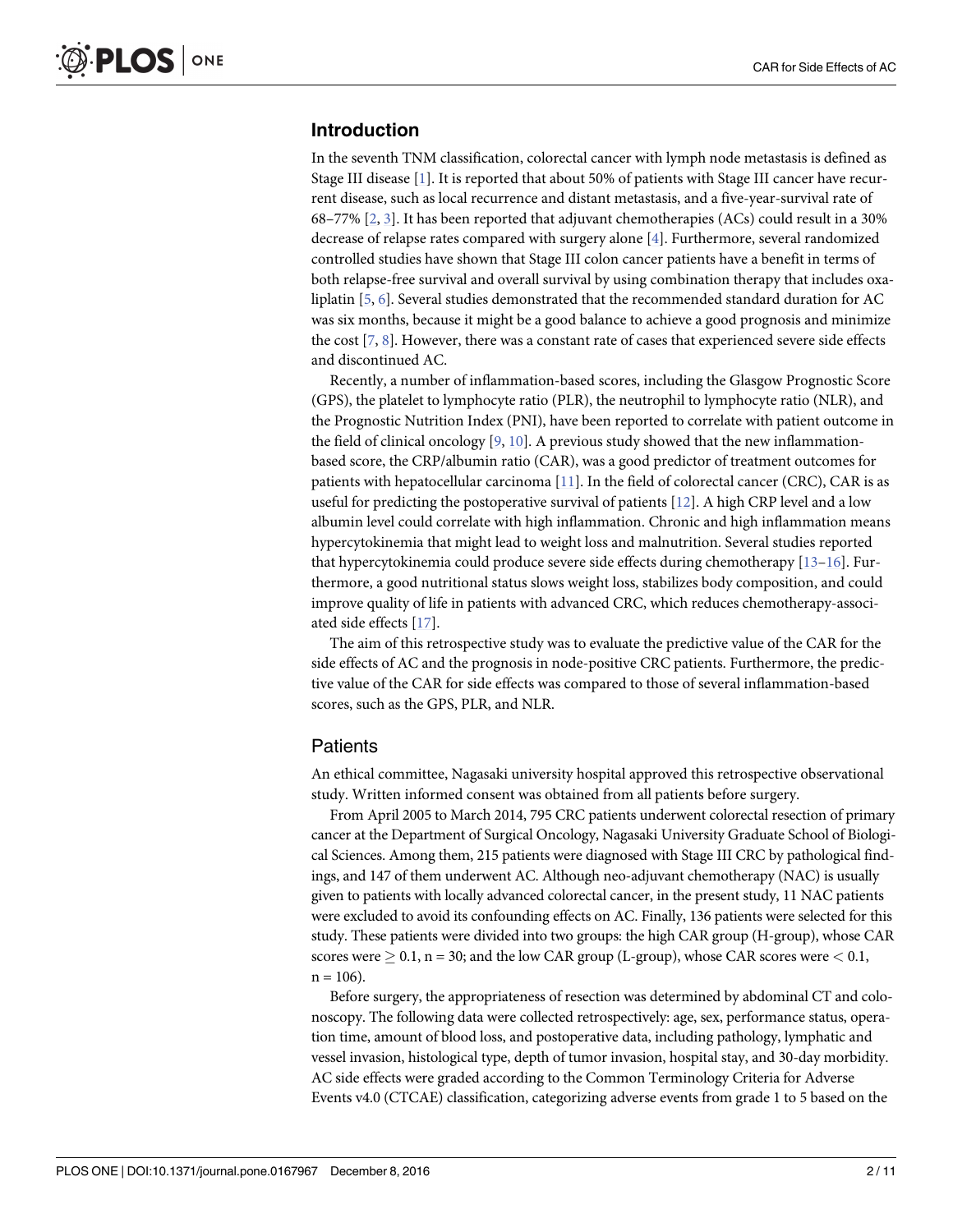<span id="page-2-0"></span>invasiveness of the treatment required. In the present study, adverse events were defined as conditions that required treatment (CTCAE classification Grades 2–5), and CTCAE grade over 3 was defined as a severe side effect.

Colectomy, anterior resection, and abdominoperineal resection plus lymph node resection were performed according to the guidelines of the Japanese Society for Cancer of the Colon and Rectum. A hand-sewn anastomosis or an end-to-end anastomosis using a double stapling technique was performed according to tumor location. Mortality and morbidity data were collected from the database of our department and that of collaborating hospitals.

AC was started within 4 to 8 weeks after surgery. For AC, 5-fluorouracil, TS-1, and capecitabine were used as single agents. Oxaliplatin, 5-fluorouracil, and folinic acid (FOLFOX), S-1 and oxaliplatin (SOX), and capecitabine plus oxaliplatin (XELOX) were selected as combination therapy. Discontinuation was defined as 'stopped adjuvant chemotherapy during the planning period for any reason'.

### Scoring systems evaluated

The CAR was calculated as serum CRP level  $(mg/dl)/$ serum albumin level  $(g/dl)$ . The GPS is established using the following formula: patients with both hypoalbuminemia (*<*3.5 g/dl) and an elevated level of CRP (*>*1.0 mg/dl) were allocated a score of 2. Patients with only one of the two abnormalities were allocated a score of 1. Patients with neither of the above two abnormalities were allocated a score of 0. The PLR is defined as the absolute platelet count divided by the absolute lymphocyte count. The NLR was calculated as the absolute neutrophil count divided by the absolute lymphocyte count. The optimal cut-off levels for CAR, PLR, and NLR were determined by receiver operating characteristic (ROC) curve analyses. All of these laboratory parameters were collected preoperatively, as previously reported [\[18\]](#page-9-0).

### Statistical Analysis

Data of the different groups were compared using Student's *t*-test. Continuous data are expressed as means ± standard deviation (SD). On univariate analysis, comparisons of categorical variables were performed using Fisher's exact test. P*<*0.05 was considered significant. Overall survival and disease-free survival were calculated according to Kaplan-Meier methods. The differences between groups were tested for significance using the logrank test. Statistical analysis was performed using SPSS ver.22 (Chicago, IL, USA). Multivariate logistic analysis was used to determine significant factors predicting severe side effects of AC. The factors were selected by the backward elimination method. ROC curves were plotted to identify cut-off values of the CAR (0.1), PLR (147), and NLR (2.4) for side effects. The area under the ROC curve (AUC) was used to assess the power of a model to identify patients who experienced postoperative complications. The AUC values ranged from 0.5 to 1.0, and the greater the AUC, the better the model.

### **Results**

### Clinicopathological and surgical features and parameters

[Table](#page-3-0) 1 shows the clinicopathological characteristics of each group (H-group and L-group). Age, sex, body mass index, performance status, comorbidities, tumor type, tumor size, tumor depth, lymph node metastasis, and vessel invasion were not significantly different between the two groups. There were significant differences in tumor location ( $p = 0.04$ ), histological type  $(p = 0.05)$ , and lymphatic invasion  $(p = 0.02)$ .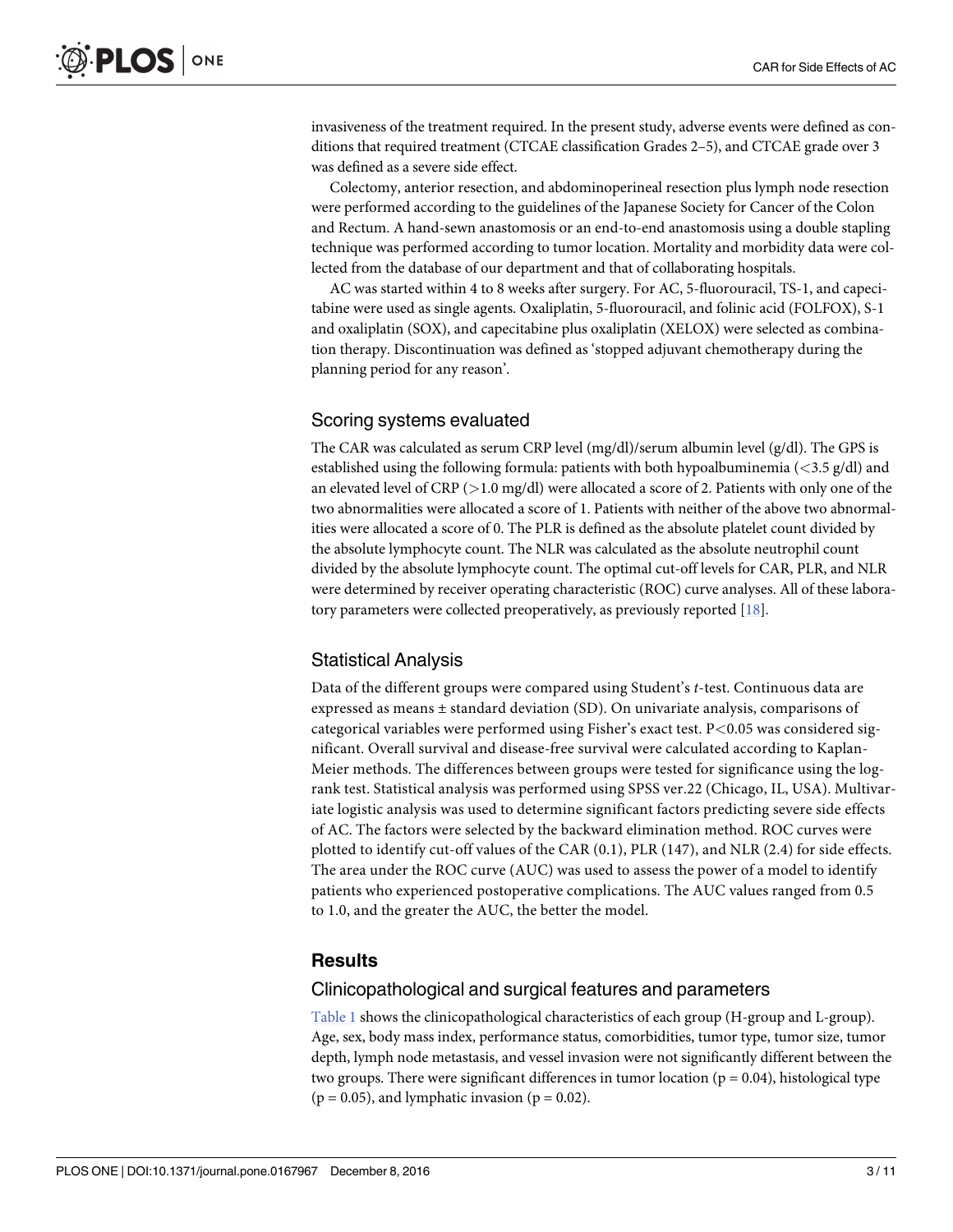|                                      | <b>CAR&lt;0.1</b> | CAR > 0.1    | P-value |
|--------------------------------------|-------------------|--------------|---------|
| N                                    | 106               | 30           |         |
| Age (y)                              | 63.8              | 62.4         | 0.50    |
| Sex (male/female)                    | 59/47             | 20/10        | 0.28    |
| Body mass index (kg/m <sup>2</sup> ) | 22.6              | 23.1         | 0.12    |
| Comorbidity (no/yes)                 | 74/32             | 18/12        | 0.31    |
| Performance status (0/1/2/3)         | 85/14/4/3         | 21/4/4/1     | 0.27    |
| Location (C/A/T/D/S/R)               | 4/10/7/5/43/37    | 5/4/3/1/14/3 | 0.04    |
| Tumor type (0/1/2/3/4/5)             | 5/8/77/12/4       | 0/3/22/5/0   | 0.51    |
| Tumor size (mm)                      | 69 (9-103)        | 47 (9-87)    | 0.36    |
| T Stage (T1/T2/T3/T4)                | 4/15/73/14        | 1/1/21/7     | 0.27    |
| Lymph node metastasis (N1/2/3)       | 66/27/13          | 17/10/3      | 0.68    |
| Histological type (well/mod/poor)    | 17/81/8           | 10/16/4      | 0.05    |
| Lymphatic invasion (0/1/2/3)         | 4/38/54/10        | 2/8/5/5      | 0.02    |
| Vessel invasion (0/1/2/3)            | 13/39/45/9        | 4/10/14/2    | 0.99    |

#### <span id="page-3-0"></span>**[Table](#page-2-0) 1. Clinicopathological characteristics of patients stratified by the CAR.**

CAR, CRP to albumin ratio.

doi:10.1371/journal.pone.0167967.t001

Table 2 shows the surgical and scoring characteristics of the patients stratified by the CAR. Operation time, blood loss, rate of laparoscopic surgery, postoperative complications, hospital stay, type of AC (single/combined), and PLR score were not significantly different between the two groups.

In the H-group, more patients experienced severe side effects of AC (p*<*0.01) and discontinued it ( $p = 0.02$ ). In regard to the correlations with other scoring systems, there were significant differences for GPS ( $p$ <0.01) and NLR ( $p$  = 0.02).

### Kaplan-Meier curves of the effect of the CAR on disease-free survival and overall survival

Disease-free survival was better in the L-group than in the H-group ( $p = 0.03$ ) ([Fig](#page-4-0) 1A). However, there was no significant difference in overall survival between the two groups ( $p = 0.25$ ) [\(Fig](#page-4-0) 1B).

#### **Table 2. Surgical and scoring characteristics of patients stratified by the CAR.**

|                                      | <b>CAR&lt;0.1</b>      | CAR > 0.1              | P-value |
|--------------------------------------|------------------------|------------------------|---------|
| <b>Operation time (min)</b>          | 261 (60-713)           | 225 (118-514)          | 0.19    |
| Blood loss (q)                       | 163 (5-1149)           | 214 (30-1400)          | 0.26    |
| Laparoscopic surgery (no/yes)        | 47/59                  | 17/13                  | 0.23    |
| Postoperative complications (no/yes) | 88/18                  | 23/7                   | 0.42    |
| Hospital stay (days)                 | 25.7                   | 25.5                   | 0.93    |
| Chemotherapy (single/combined)       | 69/37                  | 19/11                  | 0.67    |
| Severe side effects (no/yes)         | 87/19                  | 14/16                  | < 0.01  |
| Discontinued (no/yes)                | 91/15                  | 20/10                  | 0.02    |
| <b>NLR</b>                           | $2.21(0.31 - 7.57)$    | $3.03(0.03 - 6.83)$    | 0.02    |
| GPS (0/1/2)                          | 99/7/0                 | 13/12/5                | < 0.01  |
| <b>PLR</b>                           | $0.015(0.004 - 0.072)$ | $0.019(0.002 - 0.051)$ | 0.07    |

CAR, CRP to albumin ratio; NLR, neutrophil to lymphocyte ratio; GPS, Glasgow prognostic score; PLR, platelet to lymphocyte ratio.

doi:10.1371/journal.pone.0167967.t002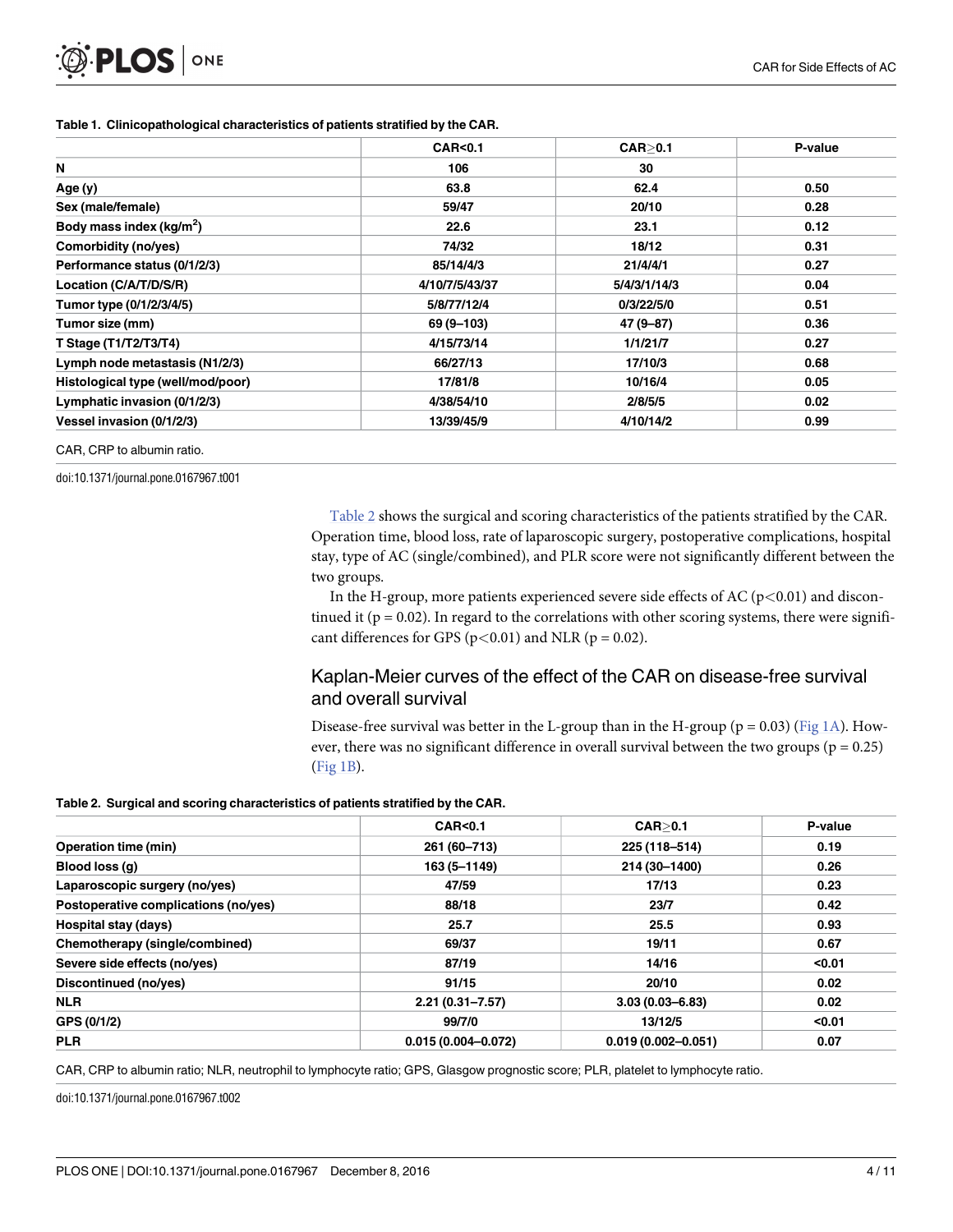<span id="page-4-0"></span>



doi:10.1371/journal.pone.0167967.g001

### Severe side effects of chemotherapy and associated parameters

The patients were subdivided into two groups by the severity of side effects of AC (severe side effect group ( $\geq$  grade 3), n = 35; mild side effect group ( $\lt$  grade 3), n = 101). Of the 35 severe side effects, 15 were neutropenia, 6 were anorexia, 5 were diarrhea, 2 were hyperbilirubinemia, and anaphylaxis, perforation, acute leukoencephalopathy, liver dysfunction, hand-foot syndrome, general fatigue, and pneumonia accounted for one each (S1 [Table\)](#page-8-0).

There were no significant differences in age, sex, performance status, histological type, and postoperative complications. The group who underwent laparoscopic surgery had fewer adverse events ( $p = 0.01$ ). Combination chemotherapy was correlated with severe side effects  $(p = 0.002)$ . In the severe side effects group, 21 (60%) patients received combination therapy with SOX 3, FOLFOX 12, or XELOX 6, while the mild side effect group (27, 26.7%) received SOX 11, FOLFOX 10, or XELOX 11 (S2 [Table](#page-8-0)). A high level of the GPS and CAR tended to be associated with severe side effects (p = 0.04, p*<*0.01; respectively) [\(Table](#page-5-0) 3). Multivariate analysis using the clinicopathological factors that were selected using the backward elimination method identified CAR>0.1 (hazard ratio [HR]: 7.06, 95% confidence interval [CI]: 2.51– 19.88, p*<*0.01) and combination chemotherapy (hazard ratio [HR]: 4.94, 95% confidence interval [CI]: 2.01–12.14, p*<*0.01) as significant determinants of severe side effects of AC [\(Table](#page-5-0) 4).

### Comparison among CAR and other scoring systems

On ROC curve analysis, CAR = 0.1 was calculated as the cut-off value for the CAR score to predict severe side effects. The AUCs of each model for the detection of severe side effects of AC were as follows: CAR 0.79, GPS 0.57, PLR 0.56, and NLR 0.49 [\(Fig](#page-6-0) 2). The CAR had the highest AUC level of the inflammation-based scores.

### **Discussion**

It has been reported that AC has a survival benefit compared with surgery alone in CRC patients [\[5\]](#page-8-0). Furthermore, combination therapy including oxaliplatin improves both relapsefree survival and overall survival in node-positive CRC [\[5\]](#page-8-0). In the 1990s, the rate of AC was relatively small, ranging from 24% to 48% [[19](#page-9-0)]. Recently, Ko and colleagues examined 810 CRC patients with lymph node metastases [\[20\]](#page-9-0). They found that 603 patients (74%) received AC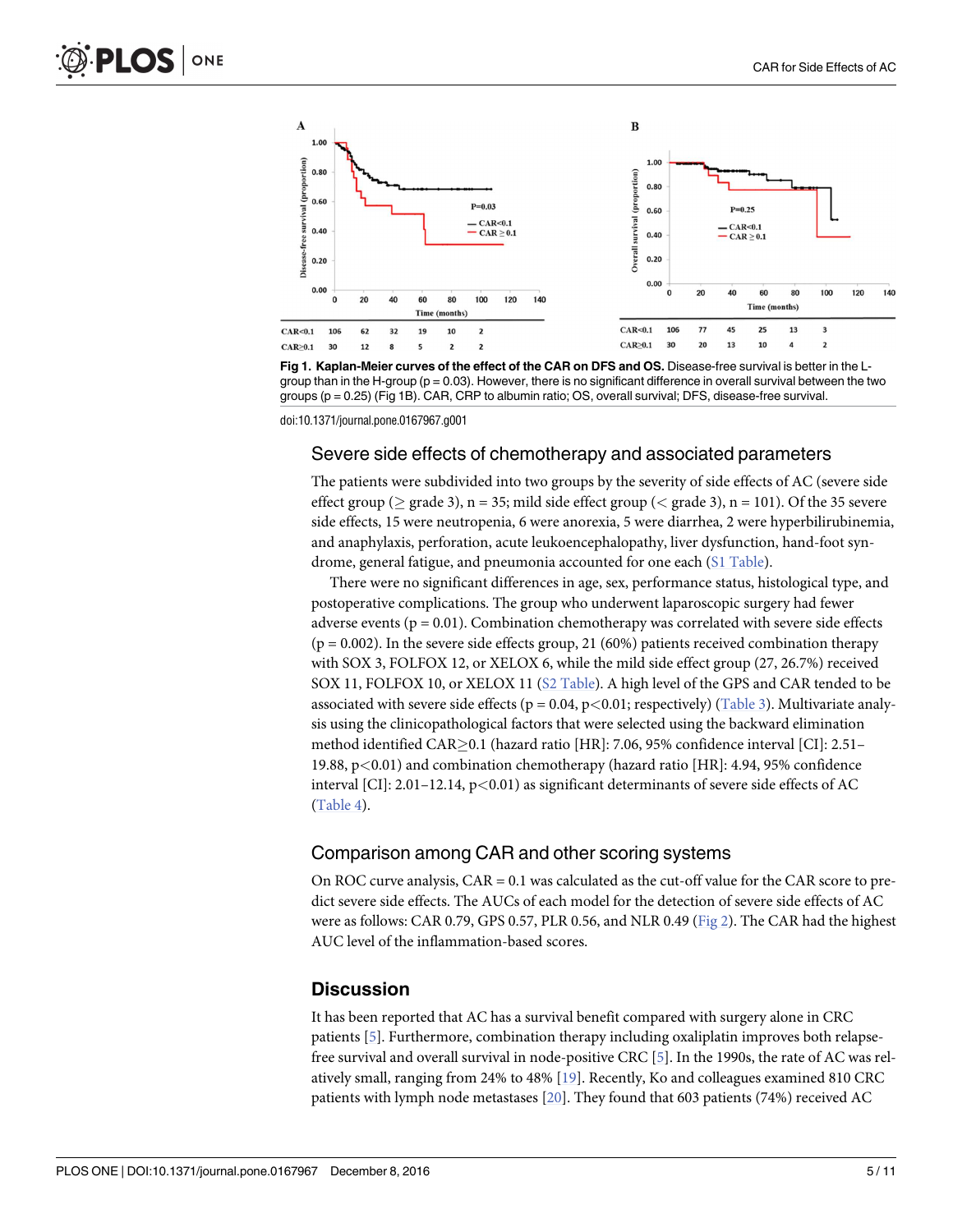|                                      | Side effects > Grade 3 | Side effects < Grade 3 | P-value |
|--------------------------------------|------------------------|------------------------|---------|
| n                                    | 35                     | 101                    |         |
| Age (<65/≥65) (y)                    | 14/21                  | 51/50                  | 0.37    |
| Sex (male/female)                    | 18/17                  | 61/40                  | 0.35    |
| Performance status (0/1/2/3)         | 25/4/4/2               | 81/14/4/2              | 0.27    |
| Location (C/R)                       | 29/6                   | 69/32                  | 0.09    |
| Tumor size (<30/>30) (mm)            | 11/24                  | 25/76                  | 0.44    |
| Laparoscopic surgery (no/yes)        | 22/13                  | 40/61                  | 0.01    |
| Combined resection (no/yes)          | 34/1                   | 94/7                   | 0.37    |
| T Stage (T1/T2/T3/T4)                | 0/3/26/6               | 4/13/68/16             | 0.49    |
| Histological type (well/mod/poor)    | 14/16/5                | 35/59/7                | 0.39    |
| Lymph node metastasis (N1/2/3)       | 20/10/5                | 36/45/20               | 0.05    |
| Lymphatic invasion (0/1/2/3)         | 1/15/16/3              | 4/32/53/12             | 0.50    |
| Vessel invasion (0/1/2/3)            | 4/12/15/4              | 13/3/44/7              | $0.001$ |
| Postoperative complications (no/yes) | 29/6                   | 85/16                  | 0.85    |
| Chemotherapy (single/combined)       | 14/21                  | 74/27                  | 0.002   |
| Discontinue (no/yes)                 | 20/15                  | 91/10                  | < 0.001 |
| CAR(<0.1/>0.1)                       | 20/15                  | 87/14                  | < 0.001 |
| GPS(0/1,2)                           | 25/10                  | 87/14                  | 0.04    |
| NLA(<2.4/≥2.4)                       | 18/17                  | 59/42                  | 0.47    |
| PLR(<147/>147)                       | 19/16                  | 61/40                  | 0.52    |

#### <span id="page-5-0"></span>**[Table](#page-4-0) 3. Univariate analysis of severe side effects during adjuvant chemotherapy.**

CAR, CRP to albumin ratio; NLR, neutrophil to lymphocyte ratio; GPS, Glasgow prognostic score; PLR, platelet to lymphocyte ratio.

doi:10.1371/journal.pone.0167967.t003

postoperatively. Furthermore, more patients received combination therapy (FOLFOX, 59%) than single agent (5-FU, 41%) therapy. In the present study, 215 patients were diagnosed with Stage III, and 147 patients (68%) underwent AC. Combination therapies were selected in 50 patients (34%), with 97 patients given single agents (66%).

During AC, a percentage of patients sometimes experience side effects of chemotherapy. It has been reported that 13% of patients who received 5-FU monotherapy experienced side effects over grade 3 [[21](#page-9-0)]. In the present study, 86 patients received monotherapy, and 13 patients (15%) had severe side effects, which was almost the same as the previous study.

Several clinical trials showed that combination therapy with oxaliplatin had more side effects than 5-FU monotherapy. Kuebler and colleagues reported that severe digestive symptoms such as diarrhea, nausea, vomiting, and dehydration had occurred with oxaliplatin [[6](#page-8-0)]. In the MOSAIC trials, neutropenia, diarrhea, and vomiting were the most frequent grade 3 or 4 adverse effects in the group given combination therapy [[5](#page-8-0)]. They also reported that 74.7% of patients in the group given combination therapy and 86.5% in the monotherapy group had

| Table 4. Multivariate logistic regression analysis of grade 3 or 4 side effects during adjuvant |  |
|-------------------------------------------------------------------------------------------------|--|
| chemotherapy.                                                                                   |  |

|                                       | <b>HR</b> | 95% CI         | P-value |
|---------------------------------------|-----------|----------------|---------|
| Tumor size (< $30$ vs. $>30$ mm)      | 0.51      | $0.19 - 1.36$  | 0.19    |
| Combination chemotherapy (no vs. yes) | 4.94      | $2.01 - 12.14$ | < 0.001 |
| CAR (< $0.1$ vs. $>0.1$ )             | 7.06      | 2.51-19.88     | < 0.001 |

HR, hazard ratio; CI, confidence interval; CAR, CRP to albumin ratio

doi:10.1371/journal.pone.0167967.t004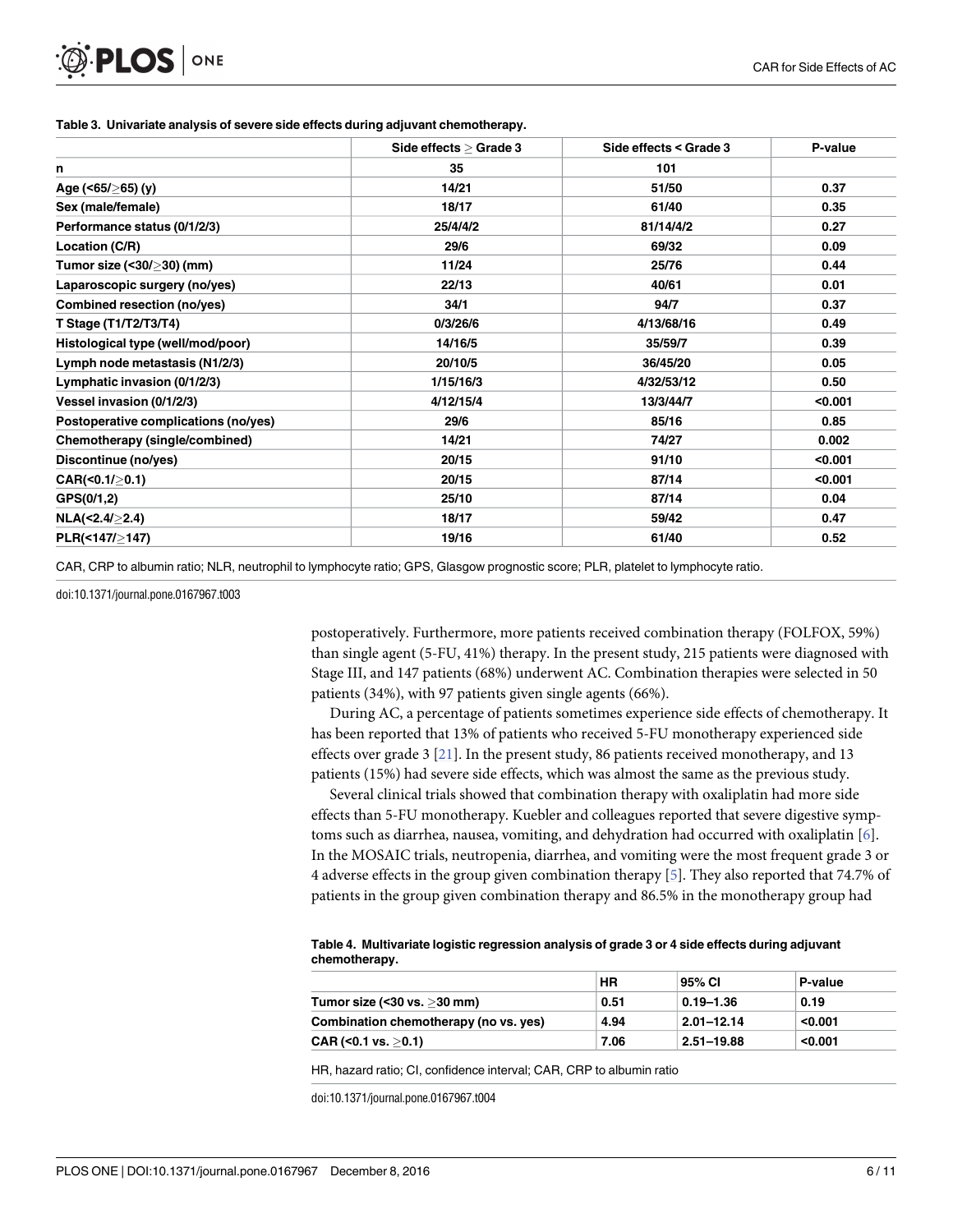<span id="page-6-0"></span>

**[Fig](#page-4-0) 2. Receiver operating curve analysis for severe side effects.** Areas under the curves of the CAR, GPS, PLR, and NLR are 0.79, 0.57, 0.56, and 0.49, respectively. CAR has the highest AUC level among the several inflammation-based scores. CAR, CRP to albumin ratio; NLR, neutrophil to lymphocyte ratio; GPS, Glasgow prognostic score; PLR, platelet to lymphocyte ratio.

doi:10.1371/journal.pone.0167967.g002

completed AC. Recently, Nakanishi and colleagues examined 169 patients with node-positive CRC; 116 patients received 5-FU monotherapy, and 53 patients received chemotherapy with oxaliplatin, and there were no significant differences between the two groups in tolerability and the completion rate [[22](#page-9-0)]. In the present study, more of the severe side effects group received combination chemotherapy than the low-grade side effects group (60% vs 26.7%) [\(S2](#page-8-0) [Table](#page-8-0)), and multivariate analysis also identified combination chemotherapy as a significant determinant of severe side effects (hazard ratio [HR]: 4.94, 95% confidence interval [CI]: 2.01– 12.14, p*<*0.01), similar to the previous report described above.

A recent study showed that the CAR was a good predictor of the outcome of patients with several types of cancer [\[11,](#page-9-0) [12\]](#page-9-0). Indeed, in the present study, univariate analysis showed that the high CAR group was more likely to have shorter disease-free survival. On Cox regression analysis, CAR status was an independent prognostic factor for disease-free survival (S3 [Table\)](#page-8-0).

The CAR consists of CRP and albumin, and both of them are closely correlated with inflammation status. In the state of chronic inflammation, several cytokines could cause weight loss and malnutrition, which could result in severe side effects during chemotherapy [\[16,](#page-9-0) [17\]](#page-9-0).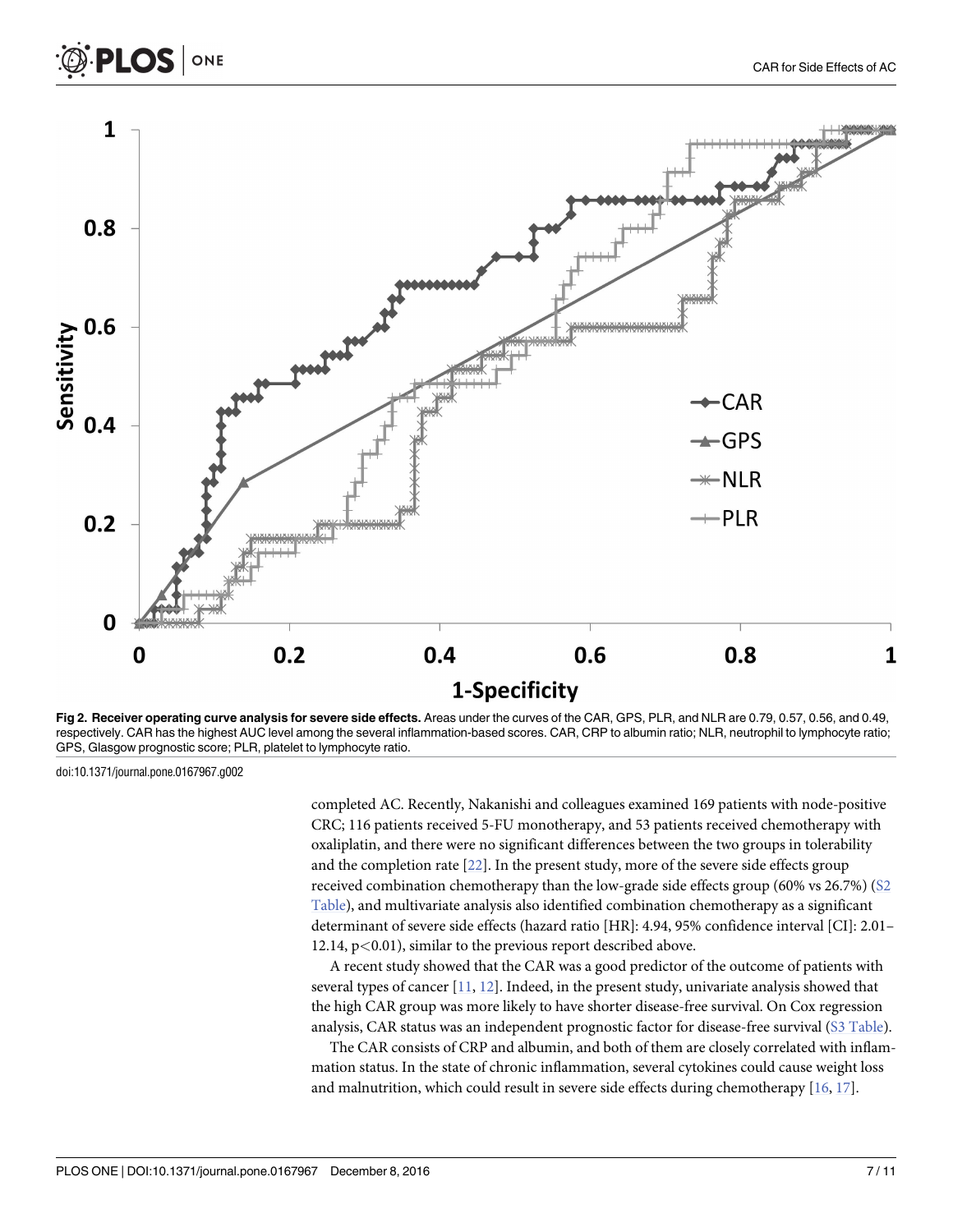<span id="page-7-0"></span>Indeed, the present study demonstrated that high CAR levels were correlated with grade 3 or 4 adverse events during AC on multivariate analysis. Contrary to the previous report, in the present study, the CAR score was not correlated with patient prognosis. Furthermore, the cutoff value of the CAR was 0.1, compared with a score that ranged from 0.02 to 0.038 in previous studies [\[11,](#page-9-0) [12,](#page-9-0) [23\]](#page-9-0). That may be because, in the present study, node-positive patients were selected, and they may have more inflammation than early-stage patients. In the present study, there were significant differences in tumor location ( $p = 0.04$ ), histological type ( $p = 0.05$ ), and lymphatic invasion ( $p = 0.02$ ) between the high CAR and low CAR groups. These results support previous reports in regard to tumor location and lymphatic invasion [[23](#page-9-0)]. However, the results for histological type were not the same as in a previous colorectal cancer report [[12](#page-9-0)]. This may be a limitation for the setting of a CAR cut-off value.

To the best of our knowledge, no previous report has examined the correlations between inflammation-based scores and the side effects of chemotherapy. In the present study, the relationships of other inflammation-based scores, including GPS, NLR, and PLR, were also examined.

Similar to the CAR, the GPS score is calculated from the CRP and albumin levels, which have been demonstrated to be of prognostic value in several solid cancers [[24](#page-9-0)]. In colorectal cancer, Choi et al. reported that patients with a high GPS score had poorer cancer-specific survival than those with a low GPS score [[25](#page-9-0)].

The PLR and NLR levels are also well-known inflammation-based prognostic systems [\[26–](#page-9-0) [28\]](#page-10-0). A high PLR level is reported to be associated with reduced OS and decreased time to recurrence in colorectal cancer patients [\[29\]](#page-10-0). It has also been reported that NLR is closely correlated with postoperative complications and prognosis [[30](#page-10-0), [31](#page-10-0)].

In the present study, only two scores, the CAR and GPS, were significantly higher in the severe side effect group on univariate analysis ( $p$ <0.001,  $p$  = 0.04; respectively). Furthermore, multivariate analysis also identified CAR*>*0.1 (hazard ratio [HR]: 7.06, 95% confidence interval [CI]: 2.51– 19.88, p*<*0.01) as a significant determinant of adverse events ([Table](#page-5-0) 3). These results could facilitate the choice of chemotherapy agents and additional treatment for adverse events before starting AC, which could provide patients with a better quality of life. The AUCs of each model for the detection of severe side effects of AC was highest for the CAR compared to the other inflammatory-based scores [\(Fig](#page-6-0) 2). There is a fundamental difference between the CAR/GPS and the PLR/ NLR. The CAR and GPS are based on two protein parameters, the serum levels of CRP and albumin. However, the PLR and the NLR consist of two cellular components. Though both the CAR and the GPS use the same components, their results have different implications. The CAR is a simple ratio, regarded as a quantitative variable with a continuous value. However, the GPS is evaluated based on a three-point score and is considered to have a qualitative nature with discontinuous values. Such differences might affect the results of this study.

There were some limitations in this study. First, the number of patients was relatively small. Second, this was a retrospective, single-institution study. The external validation cohort is crucial to assess the potential of the CAR as a predictor for side effects of adjuvant chemotherapy. Third, the proportion of combination therapies was relatively small (35%) compared to a previous study (59%) of node-positive colorectal cancer patients. This is because the selection of ACs was done by two different attending doctors, and they might have chosen 5-FU monotherapy based on a patient's condition, performance, and wishes. This could have affected the discontinuation rate.

### **Conclusion**

The present study showed that the CAR is a novel and promising inflammatory-based score for predicting grade 3 or 4 side effects of AC in node-positive CRC patients. Further largescale studies and analyses using strict criteria are needed.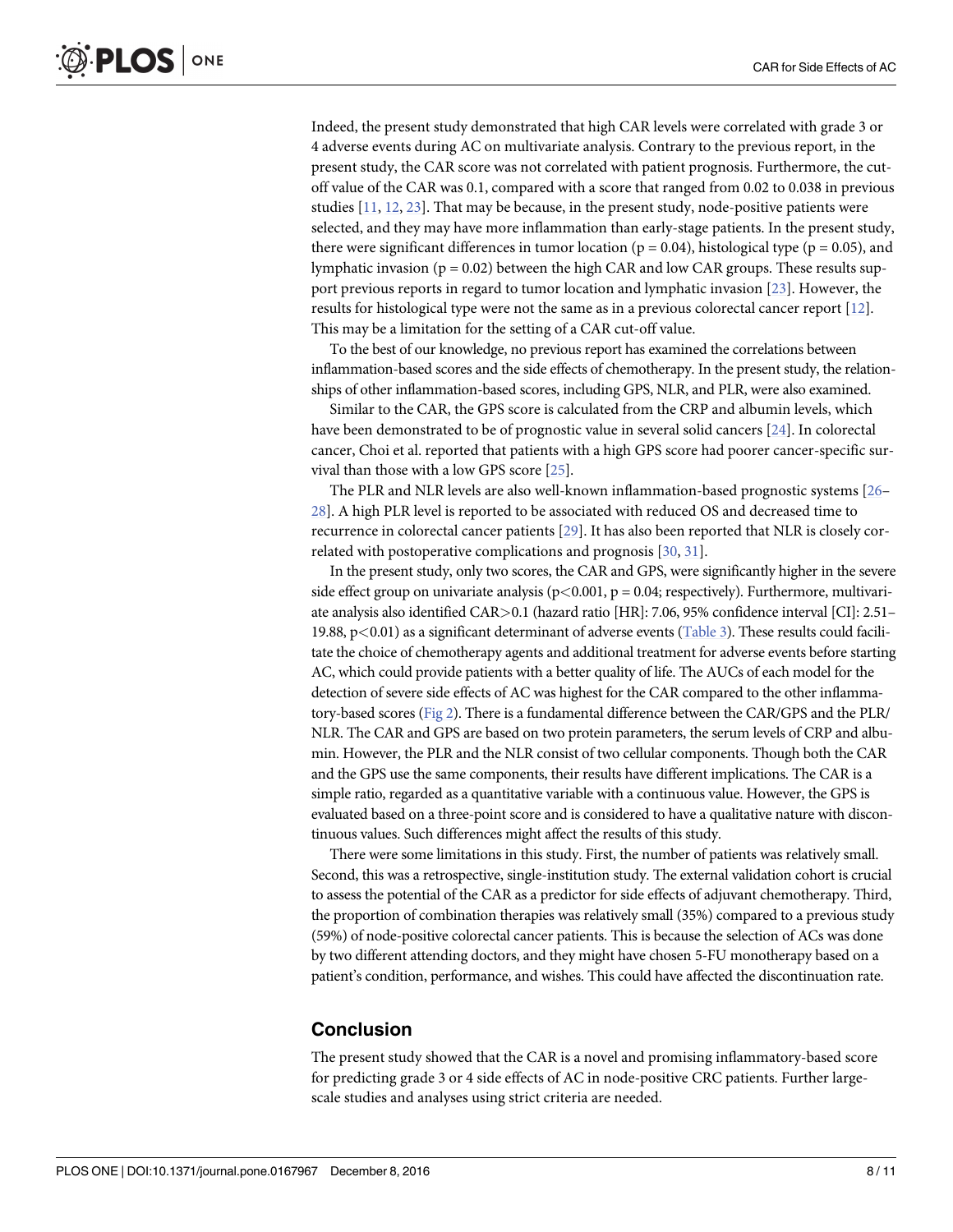### <span id="page-8-0"></span>**Supporting Information**

**S1 [Table.](http://www.plosone.org/article/fetchSingleRepresentation.action?uri=info:doi/10.1371/journal.pone.0167967.s001) Details of side effects greater than grade 3.** (PDF)

**S2 [Table.](http://www.plosone.org/article/fetchSingleRepresentation.action?uri=info:doi/10.1371/journal.pone.0167967.s002) Side effect grades and type of chemotherapy.** (PDF)

**S3 [Table.](http://www.plosone.org/article/fetchSingleRepresentation.action?uri=info:doi/10.1371/journal.pone.0167967.s003) Cox regression analysis of prognostic factors for disease-free survival.** (PDF)

### **Author Contributions**

**Conceptualization:** TT T. Nonaka.

**Data curation:** TT T. Nonaka.

**Formal analysis:** YS SH.

**Investigation:** TT TS.

**Methodology:** YS SH.

**Project administration:** T. Nagayasu.

**Resources:** TT YS.

**Software:** TT.

**Supervision:** TS T. Nagayasu.

**Validation:** T. Nonaka.

**Visualization:** SH YS.

**Writing – review & editing:** T. Nagayasu TS.

#### **References**

- **[1](#page-1-0).** Greene FL, Page DL, Fleming ID, Fritz AG, Balch CM, Haller DG. AJCC cancer staging manual. 6th ed. Philadelphia: Springer; 2002
- **[2](#page-1-0).** O'Connell JB, Maggard MA, Ko CY. Colon cancer survival rates with the new American joint committee on cancer sixth edition staging. J Natl Cancer Inst. 2004; 96: 1420–1425. doi: [10.1093/jnci/djh275](http://dx.doi.org/10.1093/jnci/djh275) PMID: [15467030](http://www.ncbi.nlm.nih.gov/pubmed/15467030)
- **[3](#page-1-0).** Japanese Society for Cancer of the Colon and Rectum: multi-institutional registry of large bowel cancer in Japan. Vol. 30 cases treated in 2003–2004. Published in October 2012.
- **[4](#page-1-0).** NIH consensus conference. Adjuvant therapy for patients with colon and rectal cancer. JAMA. 1990; 264: 1444–1450. PMID: [2202842](http://www.ncbi.nlm.nih.gov/pubmed/2202842)
- **[5](#page-1-0).** Andre T, Boni C, Mounedji-Boudiaf L, Navarro M, Tabernero J, Hickish T, et al. Multicentre international study of Oxaliplatin/5-Fluorouracil/Leucovorin in the adjuvant treatment of colon cancer (MOSAIC) Investigators: Oxaliplatin, fluorouracil, and leucovorin as surgical adjuvant treatment of colon cancer. N Engl J Med. 2004; 350: 2343–2351. doi: [10.1056/NEJMoa032709](http://dx.doi.org/10.1056/NEJMoa032709) PMID: [15175436](http://www.ncbi.nlm.nih.gov/pubmed/15175436)
- **[6](#page-1-0).** Kuebler JP, Wieand HS, O'Connell MJ, Smith RE, Colangelo LH, Yothers G, et al. Oxaliplatin combined with weekly bolus fluorouracil and leucovorin as surgical adjuvant chemotherapy for stage II and III colon cancer: result from NSABP C-07. J Clin Oncol. 2007; 25: 2198–2204. doi: [10.1200/JCO.2006.08.](http://dx.doi.org/10.1200/JCO.2006.08.2974) [2974](http://dx.doi.org/10.1200/JCO.2006.08.2974) PMID: [17470851](http://www.ncbi.nlm.nih.gov/pubmed/17470851)
- **[7](#page-1-0).** Scheithauer W, Rosen H, Kornek GV, Sebesta C, Depisch D. Randomized comparison of combined chemotherapy plus supportive care with supportive care alone in patients with metastatic colorectal cancer. Br Med J. 1993; 306: 752–755.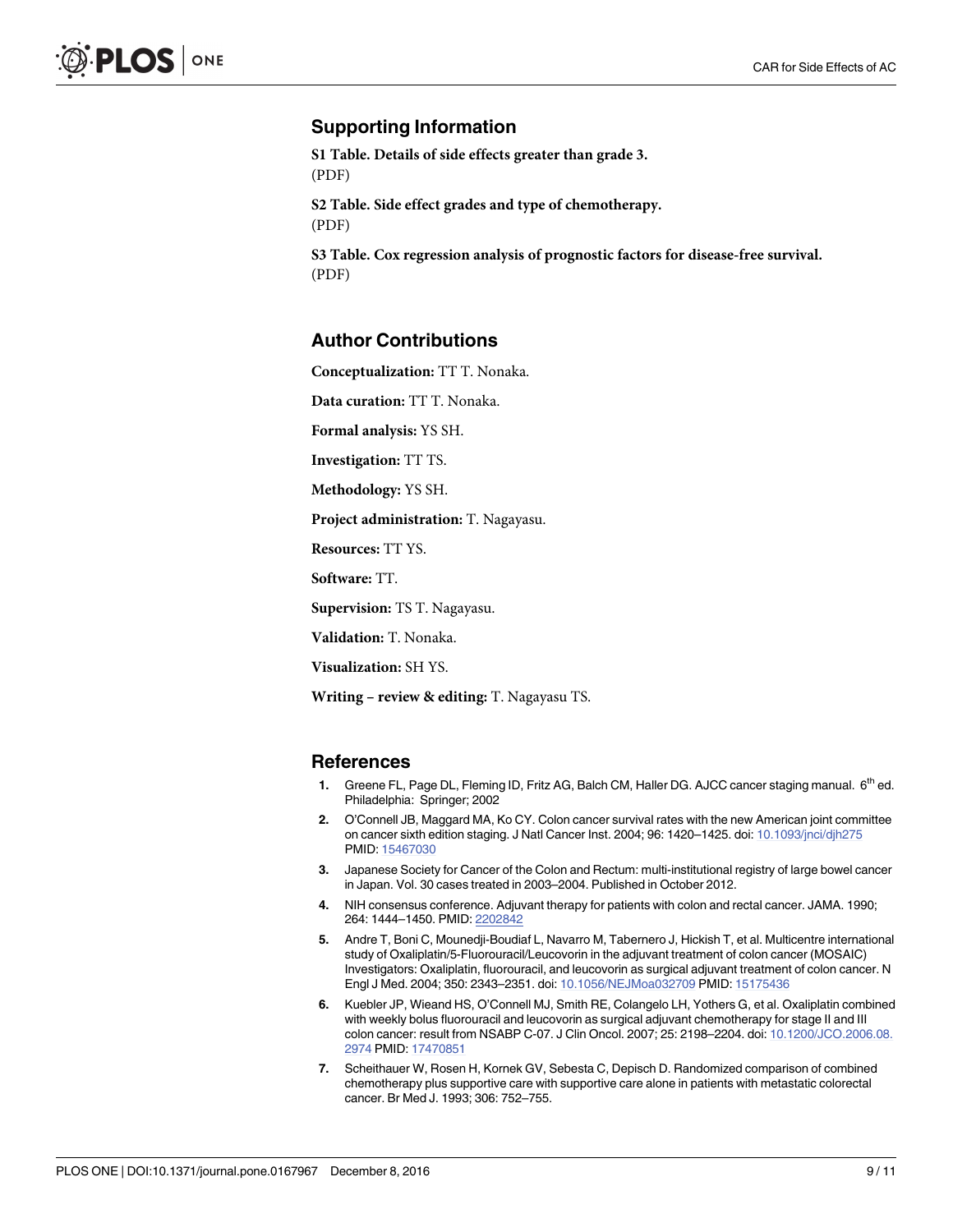- <span id="page-9-0"></span>**[8](#page-1-0).** O'Connell MJ, Laurie JA, Kahn M. Prospectively randomized trial of postoperative adjuvant chemotherapy in patients with high-risk colon cancer. J Clin Oncol. 1998; 16: 295–300. doi: [10.1200/jco.1998.16.](http://dx.doi.org/10.1200/jco.1998.16.1.295) [1.295](http://dx.doi.org/10.1200/jco.1998.16.1.295) PMID: [9440756](http://www.ncbi.nlm.nih.gov/pubmed/9440756)
- **[9](#page-1-0).** McMillan DC. The systemic inflammation-based Glasgow Prognostic Score: a decade of experience in patients with cancer. Cancer Treat Rev. 2013; 39: 534–540. doi: [10.1016/j.ctrv.2012.08.003](http://dx.doi.org/10.1016/j.ctrv.2012.08.003) PMID: [22995477](http://www.ncbi.nlm.nih.gov/pubmed/22995477)
- **[10](#page-1-0).** Guthrie GJ, Charles KA, Roxburgh CS, Horgan PG, McMillan DC, Clarke SJ. The systemic inflammation based neutrophil-lymphocyte ratio: experience in patients with cancer. Crit Rev Oncol Hematol. 2013; 88: 218–230. doi: [10.1016/j.critrevonc.2013.03.010](http://dx.doi.org/10.1016/j.critrevonc.2013.03.010) PMID: [23602134](http://www.ncbi.nlm.nih.gov/pubmed/23602134)
- **[11](#page-1-0).** Kinoshita A, Onoda H, Imai N, Iwaku A, Oishi M, Tanaka K, et al. The C-reactive protein/albumin ratio, a novel inflammation-based prognostic score, predicts outcomes in patients with hepatocellular carcinoma. Am Surg Oncol. 2015; 22: 803–810.
- **[12](#page-1-0).** Ishizuka M, Nagata H, Takagi K, Iwasaki Y, Shibuya N, Kubota K. Clinical significance of the C-reactive protein to albumin ratio for survival after surgery for colorectal cancer. Ann Surg Oncol. 2016; 23: 900– 907. doi: [10.1245/s10434-015-4948-7](http://dx.doi.org/10.1245/s10434-015-4948-7) PMID: [26530445](http://www.ncbi.nlm.nih.gov/pubmed/26530445)
- **[13](#page-1-0).** Öhrmalm L, Smedman C, Wong M, Broliden K, Tolfvenstam T, Norbeck O. Decreased functional T lymphocyte-mediated cytokine responses in patients with chemotherapy-induced neutropenia. J Intern Med. 2013; 274: 363–370. doi: [10.1111/joim.12100](http://dx.doi.org/10.1111/joim.12100) PMID: [23789642](http://www.ncbi.nlm.nih.gov/pubmed/23789642)
- **14.** Aquino VM, Cost C, Gomez A, Bowers DC, Ramilo O, Ahmad N,et al. Predictive value of interleukin-5 and monocyte chemotactic protein-1 for bacteremia in children with febrile neutropenia. J Pediatr Hematol Oncol. 2012; 34: 241–245.
- **15.** Tromp YH, Daenen SM, Sluiter WJ, Vellenga E. The predictive value of interleukin-8 (IL-8) in hospitalised patients with fever and chemotherapy-induced neutropenia. Eur J Cancer. 2009; 45: 596–600. doi: [10.1016/j.ejca.2008.10.041](http://dx.doi.org/10.1016/j.ejca.2008.10.041) PMID: [19095436](http://www.ncbi.nlm.nih.gov/pubmed/19095436)
- **[16](#page-1-0).** Sakamoto K, Oka M, Yoshino S, Hazama S, Abe T, Okayama N, et al. Relation between cytokine promoter gene polymorphism and toxicity of 5-fluorouracil plus cisplatin chemotherapy. Oncol Rep. 2006; 16: 381–387. PMID: [16820919](http://www.ncbi.nlm.nih.gov/pubmed/16820919)
- **[17](#page-1-0).** Hasenberg T, Essenbreis M, Herold A, Post S, Shang E. Early supplementation of parenteral nutrition is capable of improving quality of life, chemotherapy-related toxicity and body composition in patients with advanced colorectal carcinoma undergoing palliative treatment: results from a prospective, randomized clinical trial. Colorectal Dis. 2010; 12: 190–199.
- **[18](#page-2-0).** Xiao LX, Hui QY, Wei H, Qian S, Wei MM. A novel inflammation-based prognostic score, the C-reactive protein/albumin ratio predicts the prognosis of patients with operable esophageal squamous cell carcinoma. Pros One. 2015; 21: 10.
- **[19](#page-4-0).** Lembersky BC, Wieand HS, Petrelli NJ, O'Connell MJ, Colangelo LH, Smith RE, et al. Oral uracil and tegafur plus leucovorin compared with intravenous fluorouracil and leucovorin in stage II and III carcinoma of the colon: results from national surgical adjuvant breast and bowel project protocol C-06. J Clin Oncol. 2006; 24: 2059–2064. doi: [10.1200/JCO.2005.04.7498](http://dx.doi.org/10.1200/JCO.2005.04.7498) PMID: [16648506](http://www.ncbi.nlm.nih.gov/pubmed/16648506)
- **[20](#page-4-0).** Ko JJ, Kennecke HF, Lim HJ, O'Connell MJ, Colangelo LH, Smith RE, et al. Reasons for underuse of adjuvant chemotherapy in elderly patients with Stage III colon cancer. Clin Colorectal Cancer 2016; 15: 179–185. doi: [10.1016/j.clcc.2015.09.002](http://dx.doi.org/10.1016/j.clcc.2015.09.002) PMID: [26520019](http://www.ncbi.nlm.nih.gov/pubmed/26520019)
- **[21](#page-5-0).** Sargent DJ, Goldberg RM, Jacobson SD, Macdonald JS, Labianca R, Haller DG,et al. A pooled analysis of adjuvant chemotherapy for resected colon cancer in elderly patients. N Engl J Med. 2001; 15: 1091– 1097.
- **[22](#page-6-0).** Nakanishi M, Kuriu Y, Murayama Y, Arita T, Kosuga T, Morimura R, et al. A study on the tolerability of capecitabine plus oxaliplatin as adjuvant chemotherapy. Anticancer Res 2016; 36: 1851–1854. PMID: [27069169](http://www.ncbi.nlm.nih.gov/pubmed/27069169)
- **[23](#page-7-0).** Liu X, Sun X, Liu J, Kong P, Chen S, Zhan Y, et al. Preoperative C-reactive protein/albumin ratio predicts prognosis od patients after curative resection for gastric cancer. Translational Oncology. 2015; 8: 339–345. doi: [10.1016/j.tranon.2015.06.006](http://dx.doi.org/10.1016/j.tranon.2015.06.006) PMID: [26310380](http://www.ncbi.nlm.nih.gov/pubmed/26310380)
- **[24](#page-7-0).** Moro-Sibilot D, Aubert A, Diab S, Lantuejoul S, Fourneret P, Brambilla E, et al. Comorbidities and Charlson score in resected stage no-small cell lung cancer. Eur Respir J. 2005; 26: 480–486. doi: [10.1183/](http://dx.doi.org/10.1183/09031936.05.00146004) [09031936.05.00146004](http://dx.doi.org/10.1183/09031936.05.00146004) PMID: [16135732](http://www.ncbi.nlm.nih.gov/pubmed/16135732)
- **[25](#page-7-0).** Lee S, Oh SY, Kim SH, Lee JH, Kim MC, Kim KH, et al. Prognostic significance of neutrophil lymphocyte ratio and platelet lymphocyte ratio in advanced gastric cancer patients treated with FOLFOX chemotherapy. BMC Cancer. 2013; 13: 350. doi: [10.1186/1471-2407-13-350](http://dx.doi.org/10.1186/1471-2407-13-350) PMID: [23876227](http://www.ncbi.nlm.nih.gov/pubmed/23876227)
- **[26](#page-7-0).** Choi KW, Hong SW, Chang YG, Lee WY, Lee B, Paik IW, et al. Inflammation-based score (Glasgow prognostic score) as an independent prognostic factor in colorectal cancer patients. Ann Surg Treat Res. 2014; 86: 309–313. doi: [10.4174/astr.2014.86.6.309](http://dx.doi.org/10.4174/astr.2014.86.6.309) PMID: [24949322](http://www.ncbi.nlm.nih.gov/pubmed/24949322)